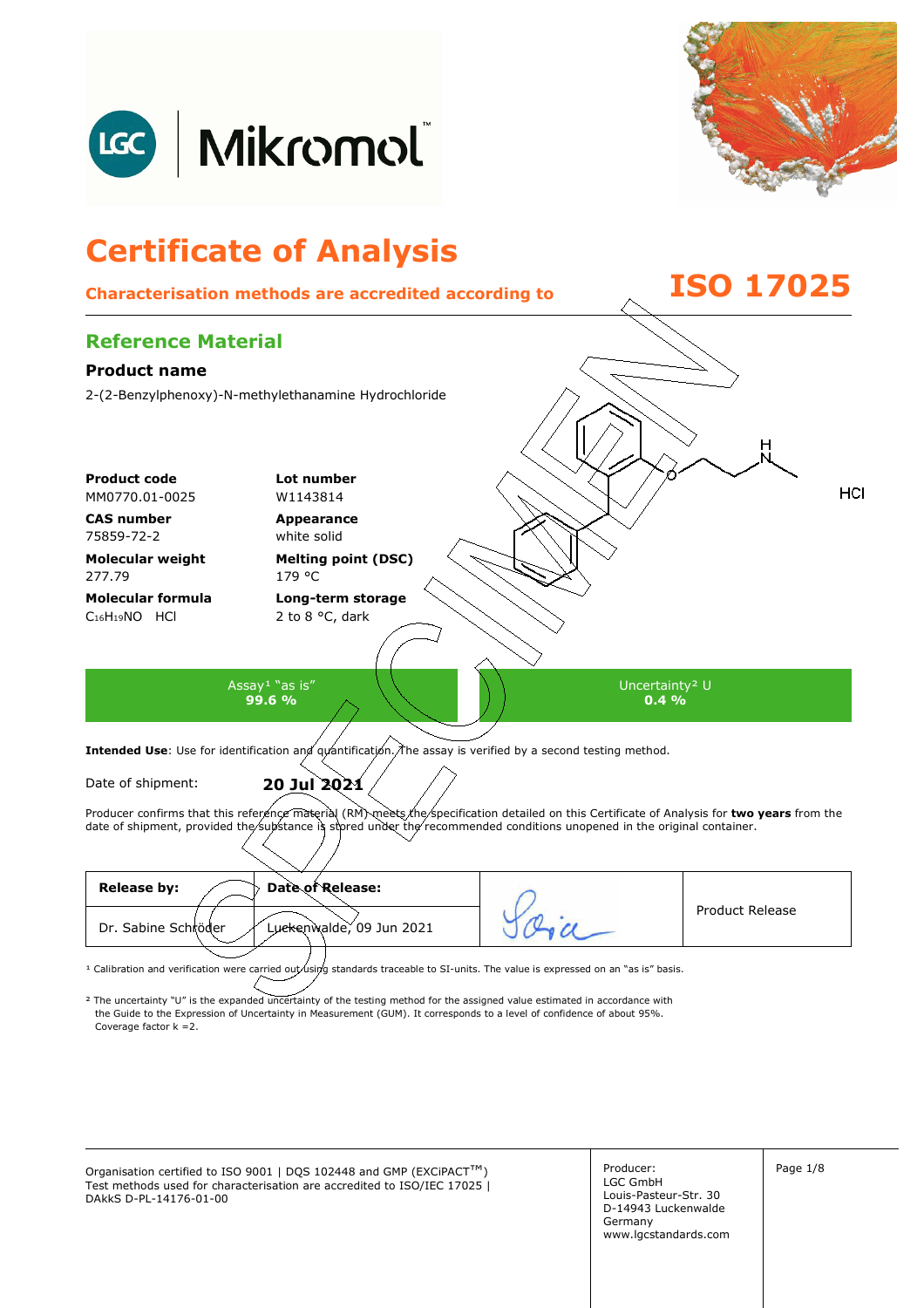

### **Product information**

This RM is intended for laboratory use only and is not suitable for human or animal consumption. This RM conforms to the characteristics of a primary standard as described in the ICH Guidelines. The values quoted in this Certificate of Analysis are the producer's best estimate of the true values within the stated uncertainties and based on the techniques described in this Certificate of Analysis. The characterisation of this material was undertaken in accordance with the requirements of ISO/IEC 17025. The identity is verified by data from international scientific literature.

## **Storage and handling**

Before usage of the RM, it should be allowed to warm to room temperature. No drying is required, as assigned values are already corrected for the content of water and other volatile materials.

Reference Material quality is controlled by regularly performed quality control tests (retests).

### **Further content**

Assigned value Purity Identity Revision table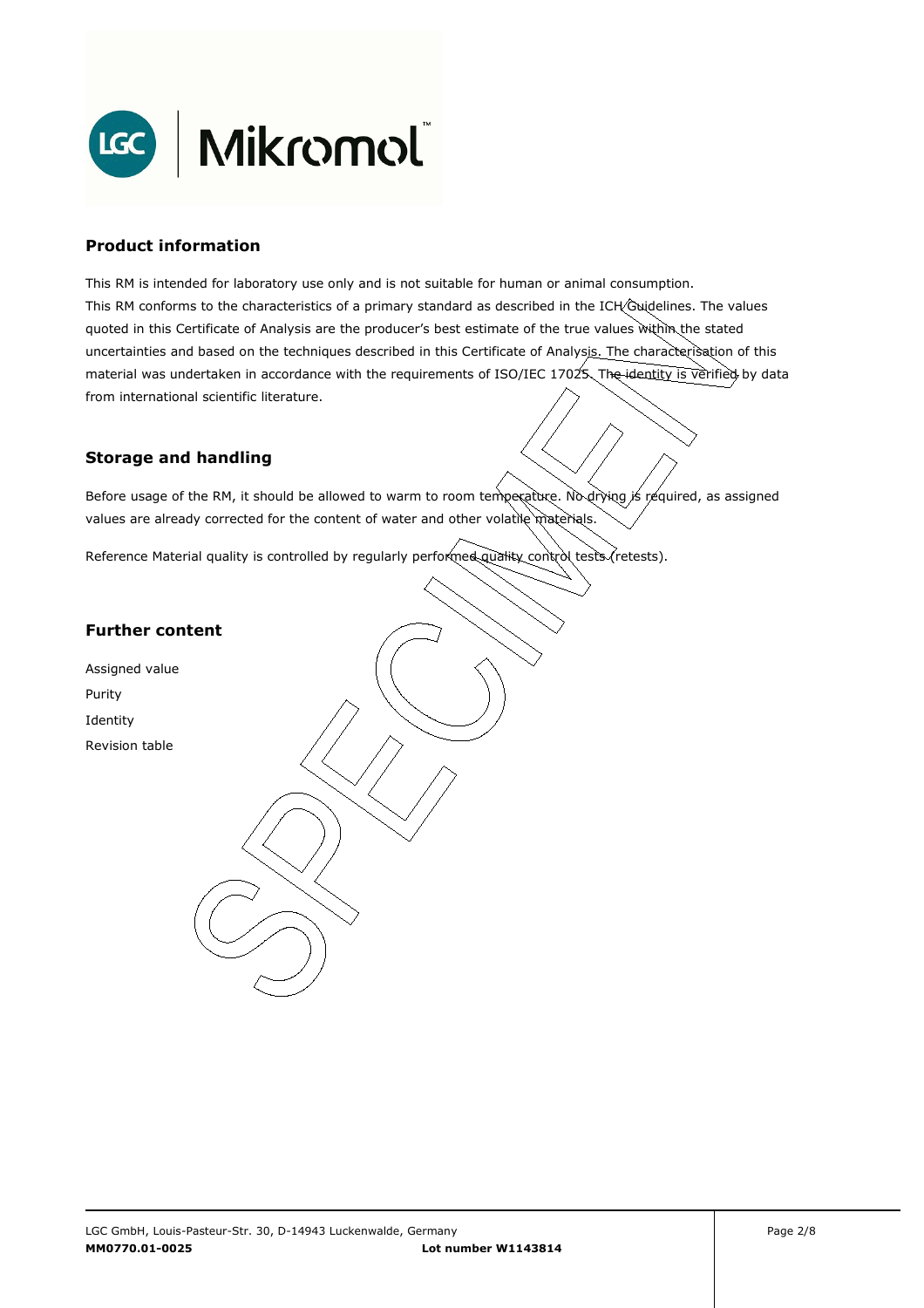

## **Assigned value**

#### **Assay "as is": 99.62 %; U = 0.35 %**

The assay "as is" is assessed by carbon titration of elemental analysis and is equivalent to the assay based on the The verified result lies inside our acceptance criteria, i.e. less than 1.0 % difference to assay assigning technique. not-anhydrous and not-dried substance. The assay is verified by 100% method/mass-balance)

For quantitative applications, use the assay as a calculation value on the  $\gamma$  as is basis". The uncertainty of the assay can be used for estimation/calculation of measurement uncertainty.

#### **Method 1: Value assigning technique - carbon titration of elemental analysis**

percentage carbon found in relation to percentage carbon as calculated for molecular formula

99.62 %; U = 0.35 %

99.95 %

**Result** (mass fraction, **n = 3**)

**Method** 

**Result Method 2: Value verifying technique - 100% method 100% method (mass balance) with chromatographic purity by HPLC** 

The calculation of the 100% method follows the formula:

Purity (%) Assay (%) = (100 % - volatile contents (%)  $\chi$  / 100 %

Volatile contents are considered as absolute contributions and purity is considered as relative contribution.

Inorganic residues are excluded by additional tests.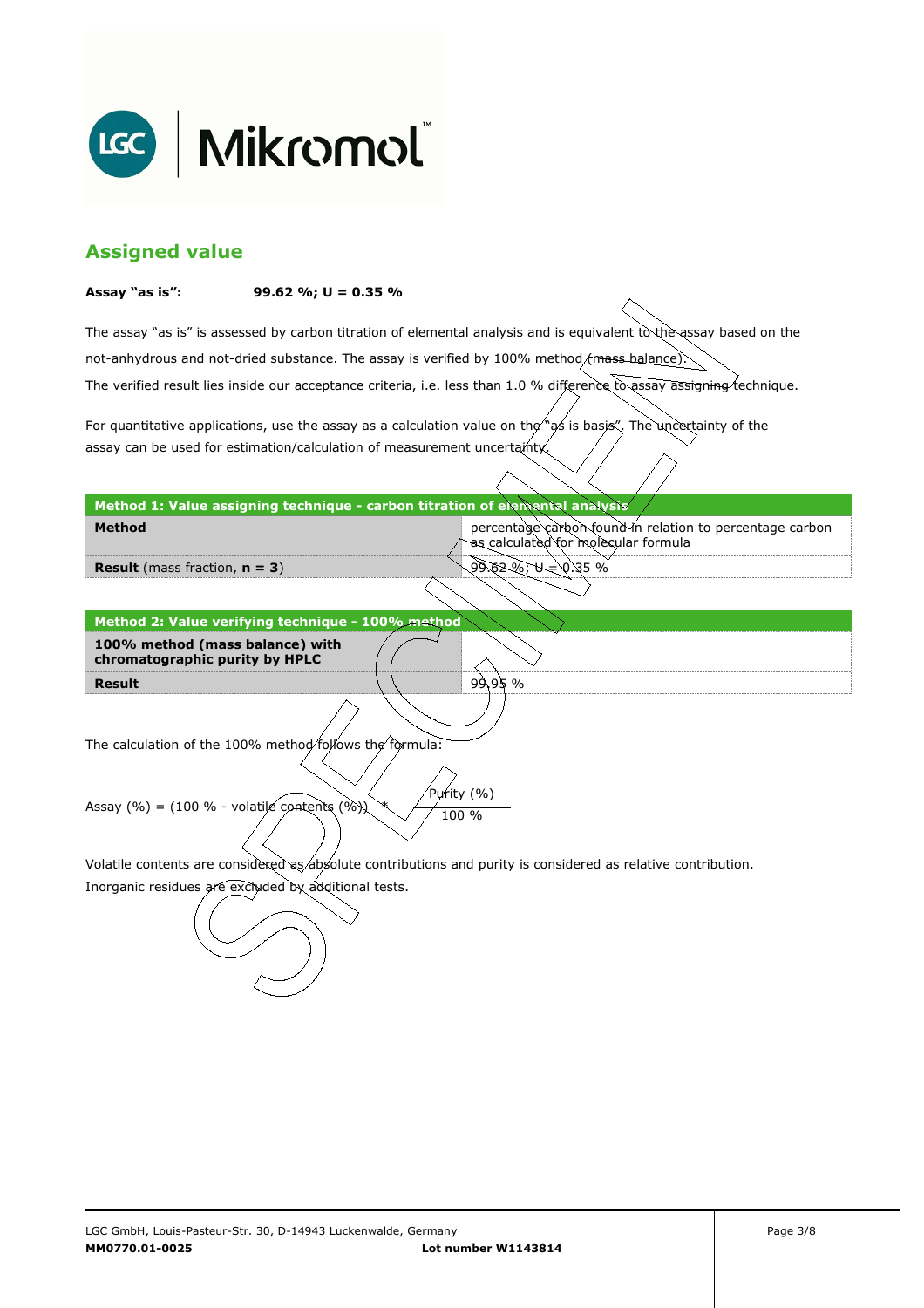

# **Purity**

**Purity by High Performance Liquid Chromatography (HPLC)** 

| <b>HPLC Conditions:</b>                                                                                                                                                                                                |                                                                 |  |  |
|------------------------------------------------------------------------------------------------------------------------------------------------------------------------------------------------------------------------|-----------------------------------------------------------------|--|--|
| <b>Column</b>                                                                                                                                                                                                          | Kinetex Phenyl-Hexyl; 1.7 µm, 100 x 2.1 mm                      |  |  |
| <b>Column temperature</b>                                                                                                                                                                                              | 40 °C                                                           |  |  |
| <b>Detector</b>                                                                                                                                                                                                        | DAD, 210 nm                                                     |  |  |
| Injector                                                                                                                                                                                                               | Auto 1.00 /ul; 6.048 mg/ml in Acetonitrile/Water 50/50<br>(v/v) |  |  |
| <b>Flow rate</b>                                                                                                                                                                                                       | $0.5 \text{ mK}$ min                                            |  |  |
| <b>Phase A</b>                                                                                                                                                                                                         | Water, 0.1% MCOOH                                               |  |  |
| <b>Phase B</b>                                                                                                                                                                                                         | Acetonitrile, 0.1 % HCOOH                                       |  |  |
| <b>Gradient program</b>                                                                                                                                                                                                | 0-1-min A/B 98/2                                                |  |  |
|                                                                                                                                                                                                                        | 1-4 min A/B to 2/98                                             |  |  |
|                                                                                                                                                                                                                        | 4-5 min A/B to 98/2<br>5-6 min A/B 98/2 (v/v)                   |  |  |
|                                                                                                                                                                                                                        |                                                                 |  |  |
| HPLC chromatogram and peak table<br>554                                                                                                                                                                                |                                                                 |  |  |
| 500<br>$450 -$<br>400<br>350<br>300<br>250<br>mAU [mAU]<br>200<br>$150 -$<br>$100 -$<br>$50 -$<br>$\bullet$<br>$-50-$<br>$-100$<br>$-126$<br>1,00<br>3,00<br>0,50<br>1,50<br>2,50<br>0,00<br>2,00<br><b>Time [min]</b> | 3,04 Substanz<br>3,50<br>4,00<br>4,50<br>5,00<br>5,50<br>6,00   |  |  |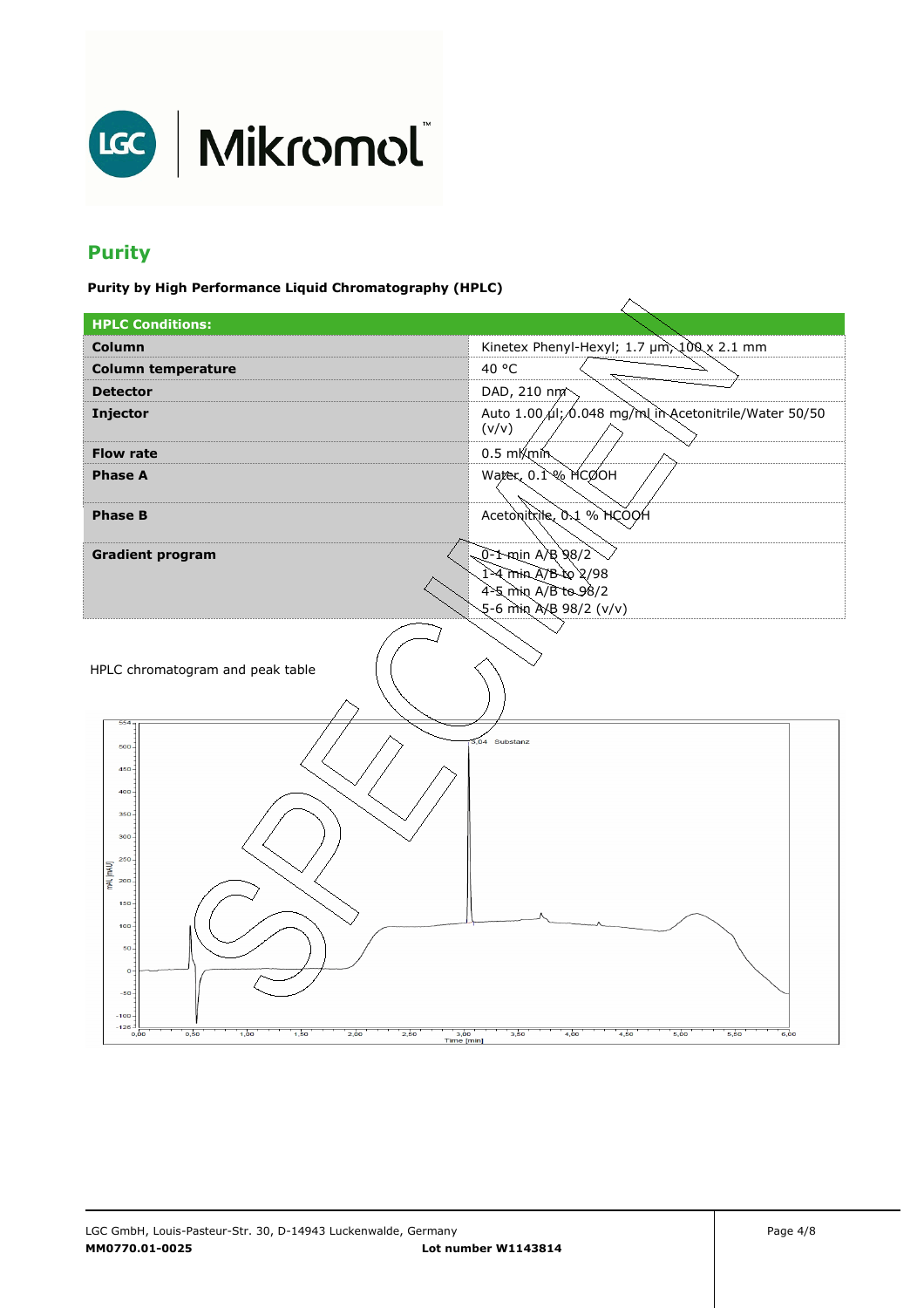

| Area percent report - sorted by signal |                       |        |        |  |
|----------------------------------------|-----------------------|--------|--------|--|
| PK#                                    | <b>Retention time</b> | Area   | Area % |  |
|                                        | 3.043                 | 8.1045 | 100.00 |  |
| <b>Totals</b>                          |                       | 8.1045 | 100.00 |  |

The content of the analyte was determined as ratio of the peak area of the analyte and the cumulative areas of the purities, added up to 100 %. System peaks were ignored in calculation.

**Result (n = 3)**  $100.00 \%; \cup \ge 0.18 \%$ 

#### **Volatile content**

| <b>Water content</b>                                             |                                                                           |  |  |  |
|------------------------------------------------------------------|---------------------------------------------------------------------------|--|--|--|
| <b>Method</b>                                                    | Karl Fischer titration                                                    |  |  |  |
| <b>Result</b> $(n = 3)$                                          | 0.05 %*; $Sp \leq 0.01$ %                                                 |  |  |  |
| *not accredited testing method                                   |                                                                           |  |  |  |
| <b>Residual solvents</b>                                         |                                                                           |  |  |  |
| <b>Method</b>                                                    | <sup>1</sup> H-NMR                                                        |  |  |  |
| <b>Result</b> $(n = 1)$                                          | No significant amounts of residual solvents were detected (< $0.05\%$ ).* |  |  |  |
| *not accredited testing method                                   |                                                                           |  |  |  |
| <b>Inorganic residues</b>                                        |                                                                           |  |  |  |
| Elementary analysis<br>Method:                                   |                                                                           |  |  |  |
| Inorganic residues dan be excluded by elementary analysis (CHN). |                                                                           |  |  |  |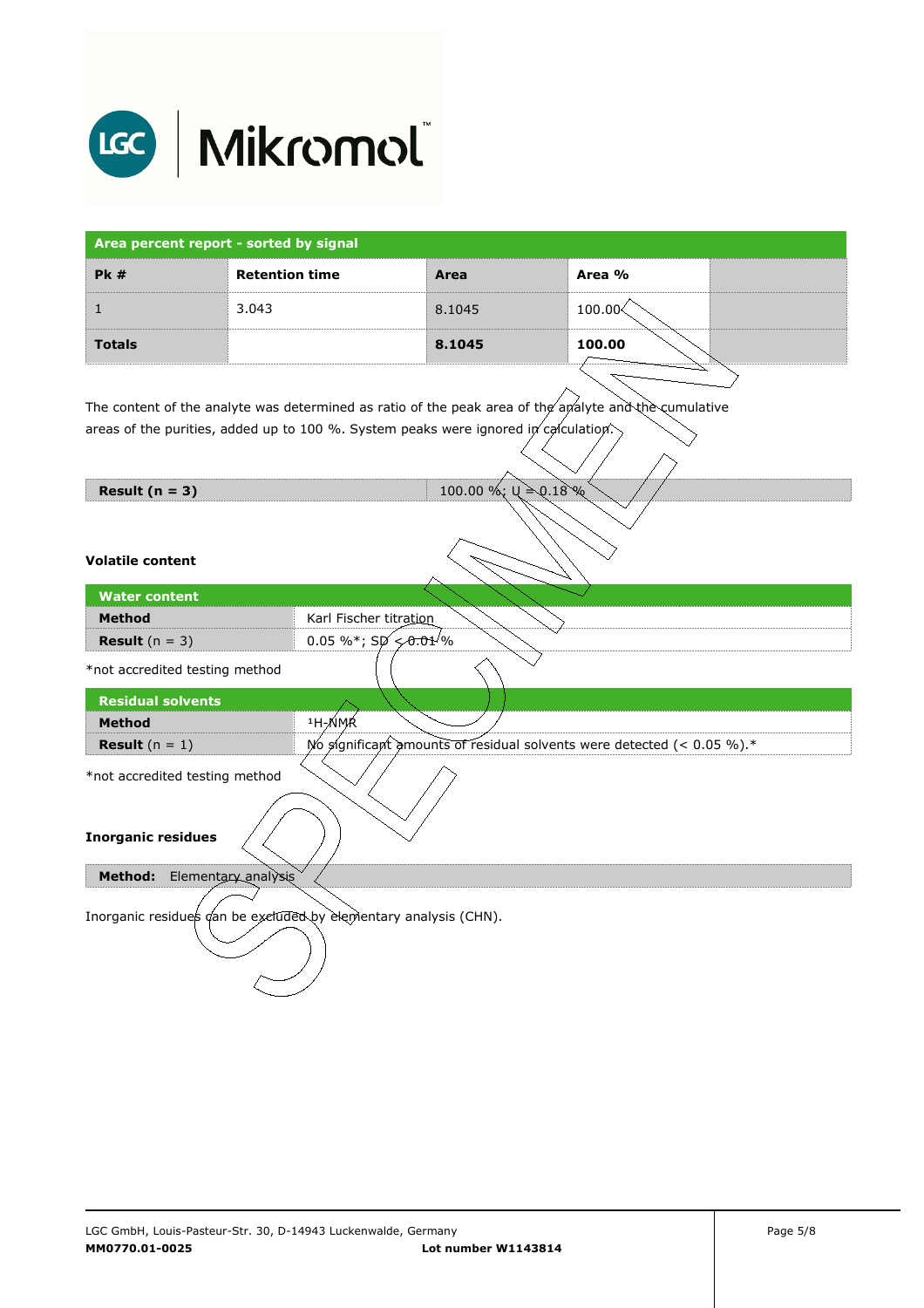

# **Identity**

The identity is assessed by ISO/IEC 17025 accredited testing methods.

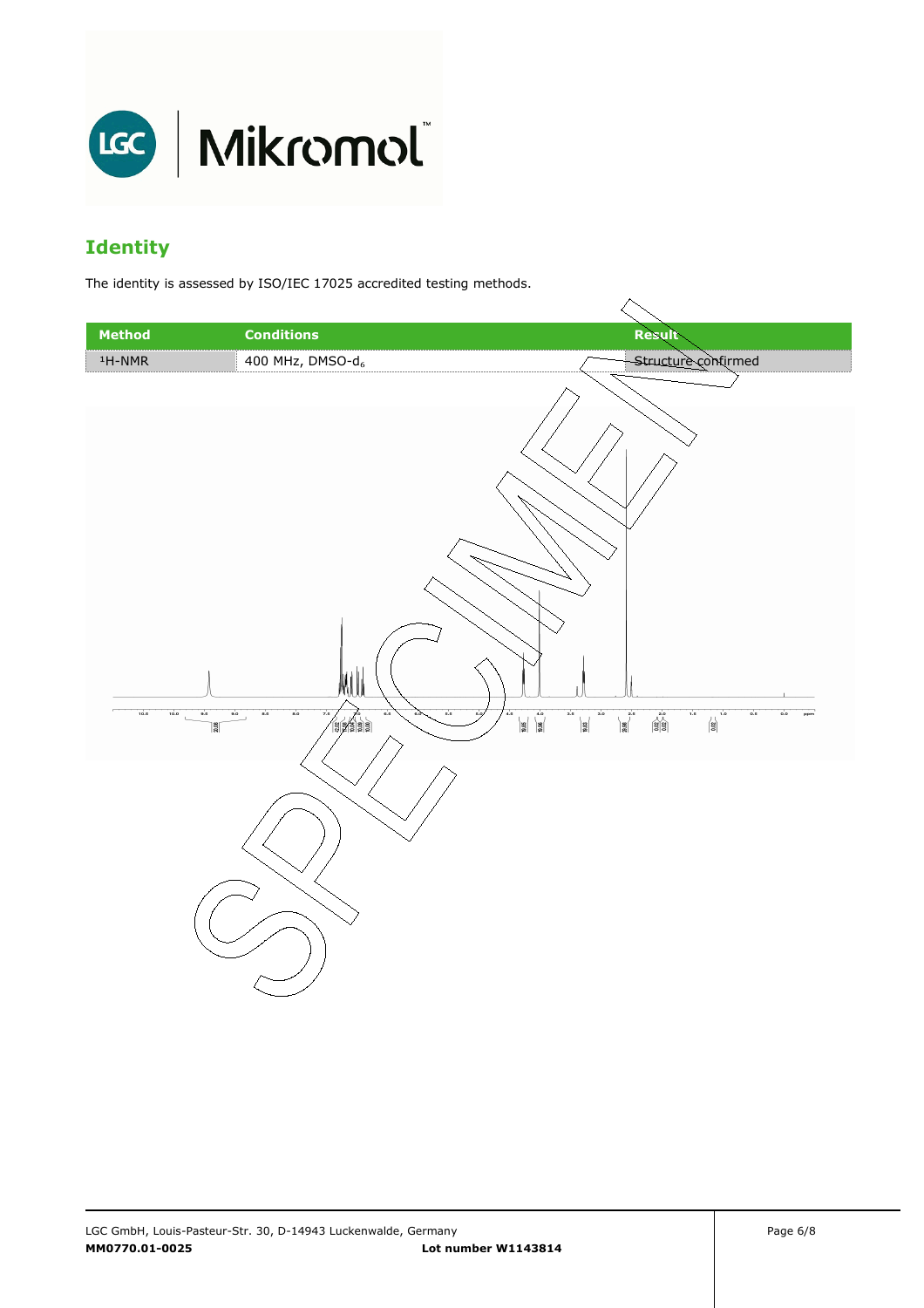